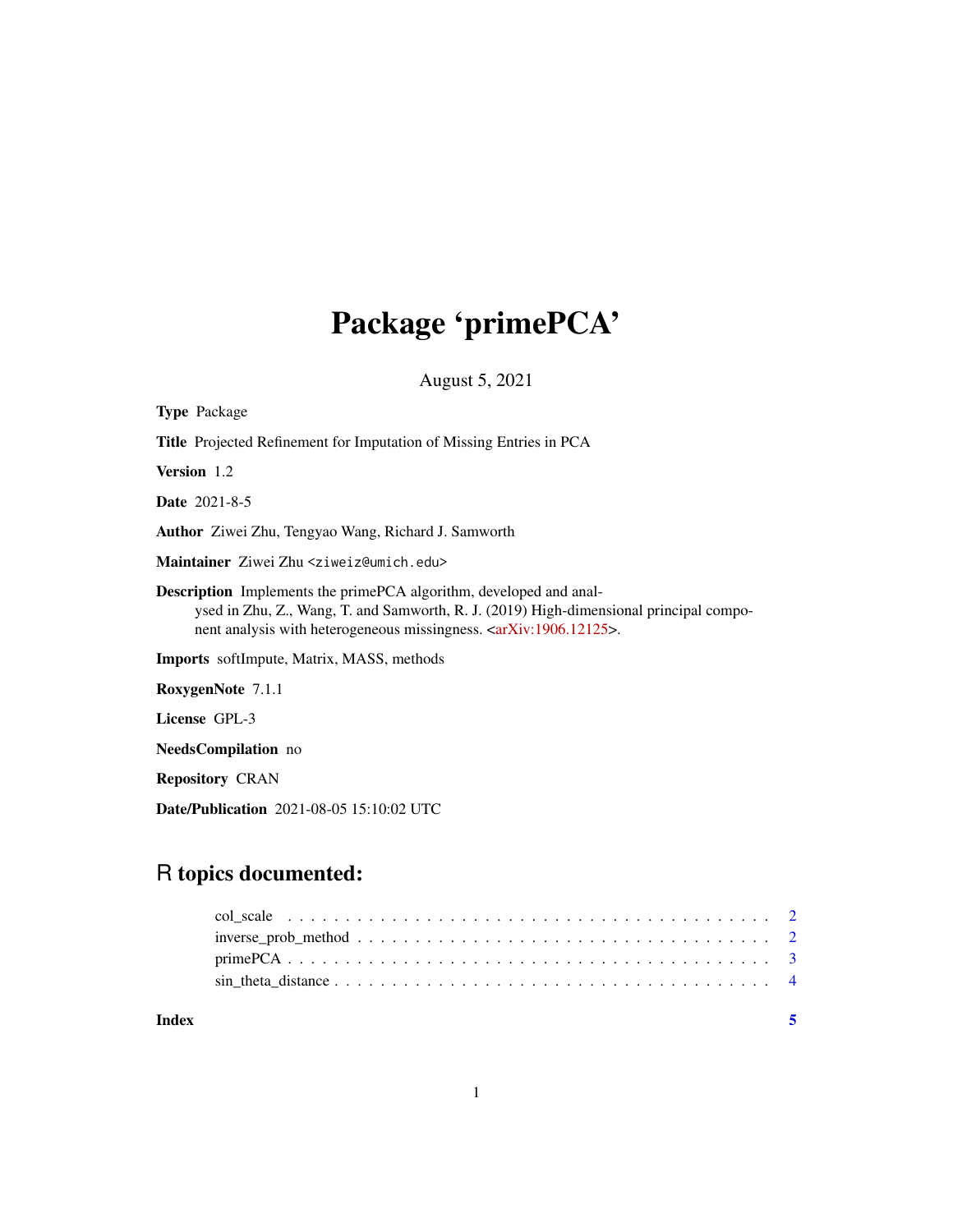<span id="page-1-0"></span>

#### Description

Center and/or normalize each column of a matrix

#### Usage

 $col\_scale(X, center = T, normalize = F)$ 

#### Arguments

| $\mathsf{X}$ | a numeric matrix with NAs or "Incomplete" matrix object (see softImpute pack-<br>age)                                |
|--------------|----------------------------------------------------------------------------------------------------------------------|
| center       | center each column of X if center == TRUE. The default value is TRUE.                                                |
| normalize    | normalize each column of X such that its sample variance is 1 if normalize $==$<br>TRUE. The default value is False. |

#### Value

a centered and/or normalized matrix of the same dimension as X.

| inverse_prob_method |             | Inverse probability weighted method for estimating the top $K$ |  |  |  |  |
|---------------------|-------------|----------------------------------------------------------------|--|--|--|--|
|                     | eigenspaces |                                                                |  |  |  |  |

#### Description

Inverse probability weighted method for estimating the top K eigenspaces

#### Usage

```
inverse\_prob\_method(X, K, trace.it = F, center = T, normalize = F)
```
#### Arguments

| $\times$  | a numeric matrix with NAs or "Incomplete" matrix object (see softImpute pack-<br>age)                                |
|-----------|----------------------------------------------------------------------------------------------------------------------|
| К         | the number of principal components of interest                                                                       |
| trace.it  | report the progress if $trace.it == TRUE$                                                                            |
| center    | center each column of $X$ if center $==$ TRUE. The default value is TRUE.                                            |
| normalize | normalize each column of X such that its sample variance is 1 if normalize $==$<br>TRUE. The default value is False. |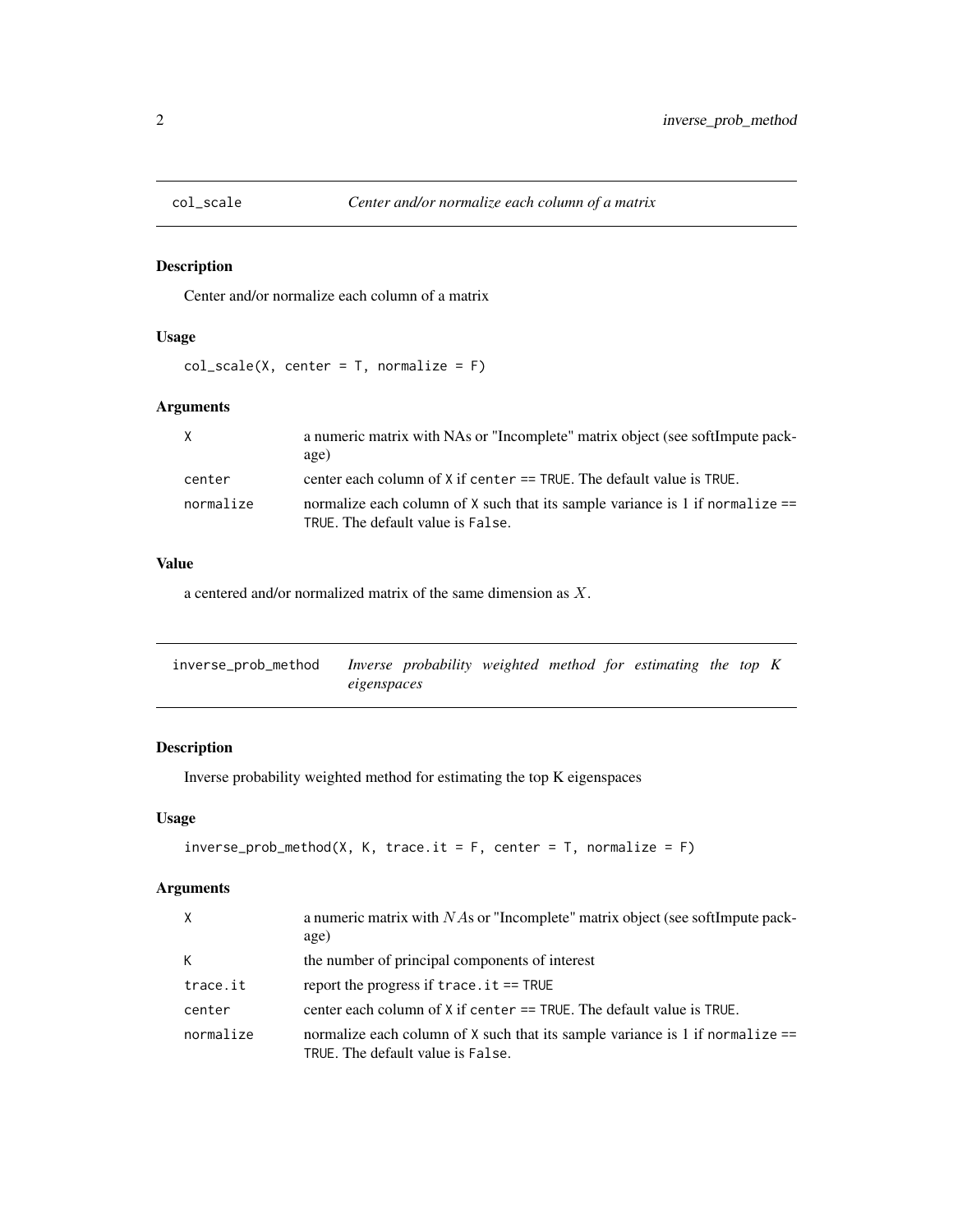#### <span id="page-2-0"></span>primePCA 3

#### Value

Columnwise centered matrix of the same dimension as X.

#### Examples

```
X \le - matrix(1:30 + .1 * rnorm(30), 10, 3)
X[1, 1] <- NA
X[2, 3] <- NA
v_hat <- inverse_prob_method(X, 1)
```
primePCA *primePCA algorithm*

#### Description

primePCA algorithm

#### Usage

```
primePCA(
 X,
 K,
 V_init = NULL,
  thresh_sigma = 10,
 max\_iter = 1000,
  thresh_convergence = 1e-05,
  thresholds = 1e-10,
  trace.it = F,
 prob = 1,
  save_file = ",
 center = T,
 normalize = F
\mathcal{E}
```
#### Arguments

| X                      | an $n$ -by- $d$ data matrix with NA values                                                                                                                       |  |  |  |
|------------------------|------------------------------------------------------------------------------------------------------------------------------------------------------------------|--|--|--|
| K                      | the number of the principal components of interest                                                                                                               |  |  |  |
| V_init                 | an initial estimate of the top $K$ eigenspaces of the covariance matrix of $X$ . By<br>default, prime PCA will be initialized by the inverse probability method. |  |  |  |
| thresh_sigma           | used to select the "good" rows of X to update the principal eigenspaces $\sigma_*$ in<br>the paper).                                                             |  |  |  |
| $max$ <sub>Liter</sub> | maximum number of iterations of refinement                                                                                                                       |  |  |  |
| thresh_convergence     |                                                                                                                                                                  |  |  |  |
|                        | The algorithm is halted if the Frobenius-norm sine-theta distance between the<br>two consecutive iterates                                                        |  |  |  |
|                        |                                                                                                                                                                  |  |  |  |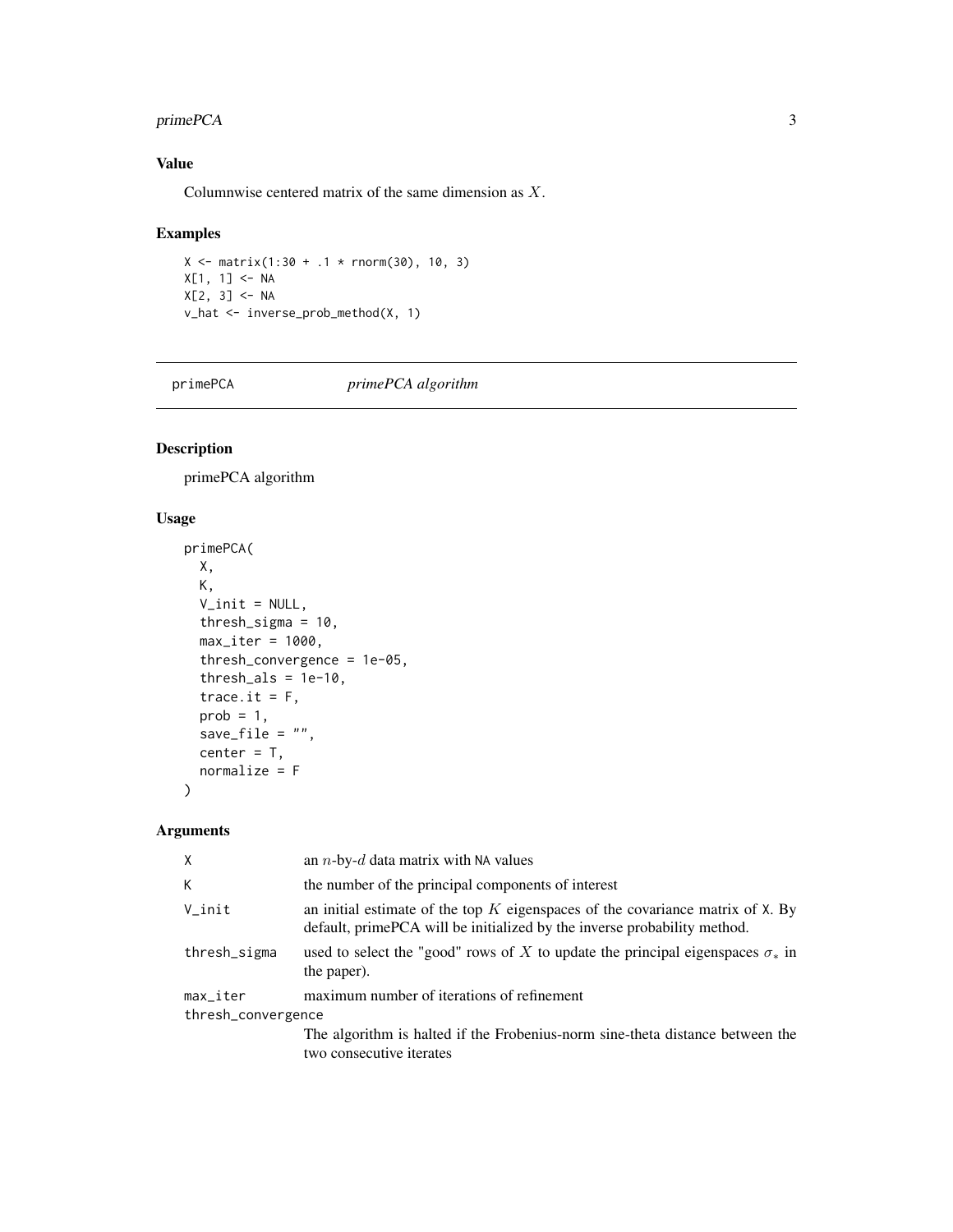<span id="page-3-0"></span>

| thresh_als | This is fed into thresh in svd. als of softImpute. is less than thresh_convergence.                                                                                                                                               |
|------------|-----------------------------------------------------------------------------------------------------------------------------------------------------------------------------------------------------------------------------------|
| trace.it   | report the progress if $trace.it = TRUE$                                                                                                                                                                                          |
| prob       | probability of reserving the "good" rows. $prob == 1$ means to reserve all the<br>"good" rows.                                                                                                                                    |
| save_file  | the location that saves the intermediate results, including V_cur, step_cur and<br>loss_all, which are introduced in the section of returned values. The algorithm<br>will not save any intermediate result if save_file $== "$ . |
| center     | center each column of $X$ if center $==$ TRUE. The default value is TRUE.                                                                                                                                                         |
| normalize  | normalize each column of $X$ such that its sample variance is 1 if normalize $==$<br>TRUE. The default value is False.                                                                                                            |

#### Value

a list is returned, with components V\_cur, step\_cur and loss\_all. V\_cur is a  $d$ -by- $K$  matrix of the top  $K$  eigenvectors. step\_cur is the number of iterations. loss\_all is an array of the trajectory of MSE.

#### Examples

```
X \le - matrix(1:30 + .1 * rnorm(30), 10, 3)
X[1, 1] <- NA
X[2, 3] <- NA
v_tilde <- primePCA(X, 1)$V_cur
```
sin\_theta\_distance *Frobenius norm sin theta distance between two column spaces*

#### Description

Frobenius norm sin theta distance between two column spaces

#### Usage

```
sin_theta_distance(V1, V2)
```
#### Arguments

| V1 | a matrix with orthonormal columns                             |
|----|---------------------------------------------------------------|
| V2 | a matrix of the same dimension as V1 with orthonormal columns |

#### Value

the Frobenius norm sin theta distance between two V1 and V2